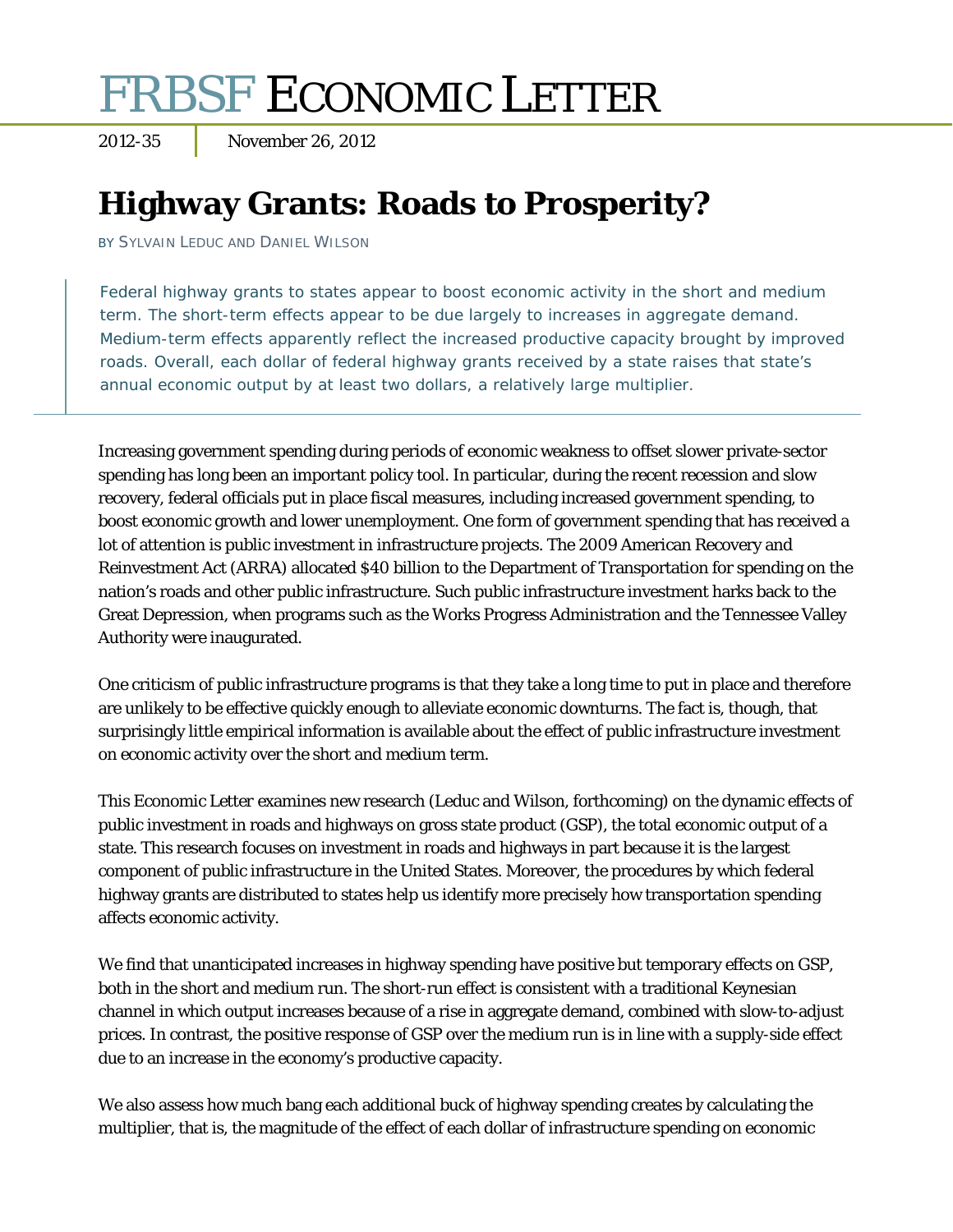activity. We find that the multiplier is at least two. In other words, for each dollar of federal highway grants received by a state, that state's GSP rises by at least two dollars.

#### **The Federal-Aid Highway Program**

The federal government's involvement in financing road construction goes back to the early part of the past century. Although initially small, this involvement became much more significant in 1956 with the enactment of the Federal-Aid Highway Act, which authorized almost \$34 billion in 1956 dollars over 13 years for the construction of the Interstate Highway System. At the time, *The New York Times* noted that "the highway program will constitute a growing and ever-more-important share of the gross national product … (affecting) every phase of economic life in this country."

The Interstate Highway System was completed in 1992. Since then, the federal government has continued to provide funding to states mostly through a series of grant programs collectively known as the Federal-Aid Highway Program (FAHP). The FAHP helps fund construction, maintenance, and other improvements on a wide range of public roads beyond the interstate highways. Local roads are often considered federal-aid highways and are eligible for federal funding, depending on how important the federal government judges them to be.

Because road projects typically take a long time to complete, advance knowledge of future funding sources can help smooth planning. Congress designs transportation legislation to minimize uncertainty. First, it enacts legislation that typically extends five to six years. Second, it apportions funds to states according to set formulas. Thus, a typical highway bill will specify an annual national amount for each highway program over the life of the legislation and spell out the formula by which that program's national amount will be apportioned to states. Importantly, these formulas are based on road-related metrics measured several years earlier. That means that changes to current and future highway funding are not driven by current economic conditions.

Highway bills generally include information that helps states forecast relatively accurately the amount of grants they are likely to receive while the legislation is in effect. For the past two highway bills, the Federal Highway Administration (FHWA) published forecasts of each state's annual future grants under each program.

### **Estimating the effects of road spending**

We conduct a statistical analysis to estimate the effects of federal highway spending on state economic activity. Specifically, we construct a variable that captures revisions to forecasts of current and future highway grants to the states, based on information from highway bills since 1991. We closely follow, but also expand on, the FHWA's methodology for forecasting each state's future grants.

These forecast revisions serve as proxies for changes in expectations about current and future highway spending in a given state. In economic terms, these changes can be regarded as shocks, that is, unanticipated events that affect economic activity.

We study forecast revisions rather than changes in actual highway spending for two reasons. First, actual spending may both affect and be affected by current economic conditions, making it difficult to sort out the true causal effects of the spending.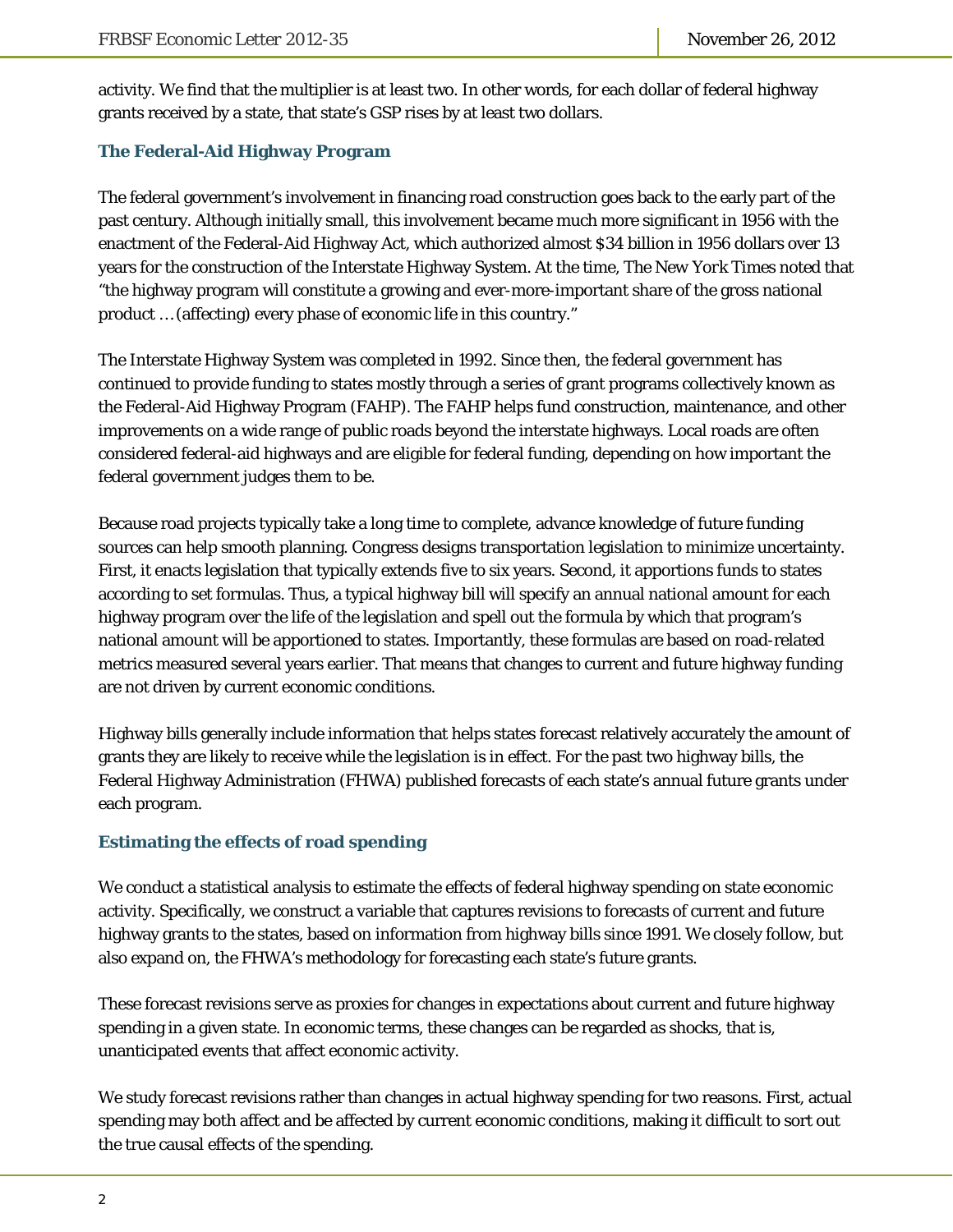Second, changes in actual spending are most likely to be anticipated years in advance. For that reason, some of their economic effects may be felt before the spending changes actually take place. For instance, a state government and other important players, such as construction and engineering firms, may decide to spend more today if they expect the state to receive more highway grants in the future. In this way, changes in expectations regarding future grants to the states may be important for current economic activity. Failing to account for changes in expectations may lead to incorrect conclusions about how government spending affects economic activity (see Ramey 2011a).

In our analysis of how changes in forecasts of highway grants to the states affect state GSP, we control for lags in state GSP, lags in receipt of highway grants, average state GSP levels, and national movements of gross domestic product (GDP) over the sample period from 1990 to 2010.

In Figure 1, the solid line shows the average percentage change in a state's GSP following a 1% increase in forecasted future highway grants to the states. The shaded area around the line represents a 90% probability range. The horizontal axis indicates the number of years after the unanticipated change in forecasted highway grants to the states. The figure shows that changes in the forecasts have a significant shortterm effect on state output in the first one to two years. This effect fades, but then increases sharply six to eight years after the forecast revisions, before declining again. This pattern



holds up well with alternative estimation techniques, the inclusion of different control variables, and with different data samples.

This pattern is consistent with New Keynesian theoretical models in which public infrastructure, such as roads, are used by the private sector in the production of goods and services and take time to be built (see Leduc and Wilson, forthcoming). In this framework, the initial impact is due to a traditional Keynesian effect of an increase in aggregate demand. The medium-term effect on output arises once the public infrastructure is built, thus increasing the economy's productive capacity.

### **The highway grant multiplier**

One concept often used to assess the effectiveness of government spending is the multiplier. The fiscal multiplier represents the dollar change in economic output for each additional dollar of government spending. Thus, a multiplier of two implies that, when government spending increases by one dollar, output rises by two dollars.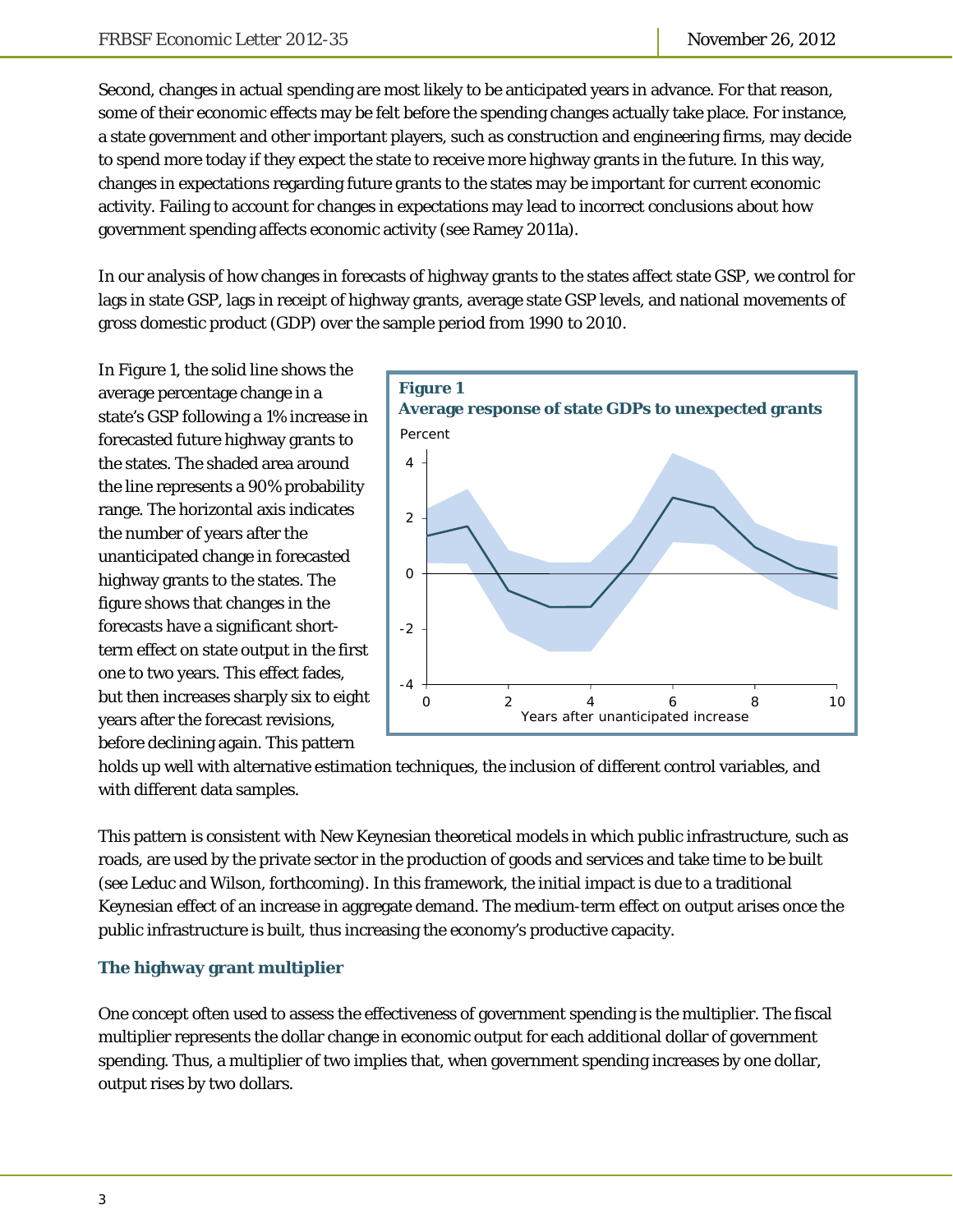Based on the results shown in Figure 1, we find that multipliers for federal highway spending are large. On initial impact, the multipliers range from 1.5 to 3, depending on the method for calculating the multiplier. In the medium run, the multipliers can be as high as eight. Over a 10-year horizon, our results imply an average highway grants multiplier of about two.

Our estimated multipliers are noticeably larger than those typically found in the literature on the effects of government spending. For instance, in a recent survey, Valerie Ramey reports multipliers between 0.5 and 1.5 (see Ramey 2011b). One possible reason for the wide differences is that we consider a very different form of government spending. Most of the literature concentrates on the multiplier effect of military spending. But such spending is arguably nonproductive in an economic sense. By contrast, government investment in infrastructure, such as roads, can raise the economy's productive capacity. In that respect, it can have a higher fiscal multiplier. Another difference is that we concentrate on the multiplier effect on GSP, while the literature typically studies the effect on U.S. GDP as a whole.

#### **The American Recovery and Reinvestment Act**

The deep recession of 2007–09 led to the enactment of ARRA, which included a large one-time increase of \$27.5 billion in federal highway grants to states. ARRA was designed to have strong short-term effects. In general, infrastructure projects are not viewed as effective forms of short-term stimulus because of the long lags between authorization, planning, and implementation. By the time the projects get under way, a recession may be over. The extra spending could ultimately end up feeding an already booming economy. To address this problem, ARRA stipulated that state governments had to fully use their share of federal highway grants by March 2010.

It is conceivable that highway spending during a major downturn, when productive capacity is underutilized, may affect output in a substantially different way than spending during more normal times. To test this, we examined whether unanticipated changes in highway spending in 2009 and 2010 had a different effect on GSP than in other years in our sample. We found that spending in 2009 and 2010 was roughly four times as large as the peak response shown in Figure 1. This suggests that highway spending can be effective during periods of very high economic slack, particularly when spending is structured to reduce the usual implementation lags.

#### **Conclusion**

Surprise increases in federal investment in roads and highways appear to have had positive effects on gross state product in both the short and medium run. The short-run impact is akin to the traditional Keynesian effect that stems from an increase in aggregate demand. By contrast, the positive impact on GSP in the medium run is probably due to supply-side effects that boost the economy's productive capacity. Infrastructure investment gets a good bang for the buck in the sense that fiscal multipliers—the dollar of increased output for each dollar of spending—are large.

*[Sylvain Leduc is](http://www.frbsf.org/economics/economists/staff.php?sleduc) a research advisor in the Economic Research Department of the Federal Reserve Bank of San Francisco.* 

*[Daniel Wilson is a](http://www.frbsf.org/economics/economists/staff.php?dwilson) senior economist in the Economic Research Department of the Federal Reserve Bank of San Francisco.*